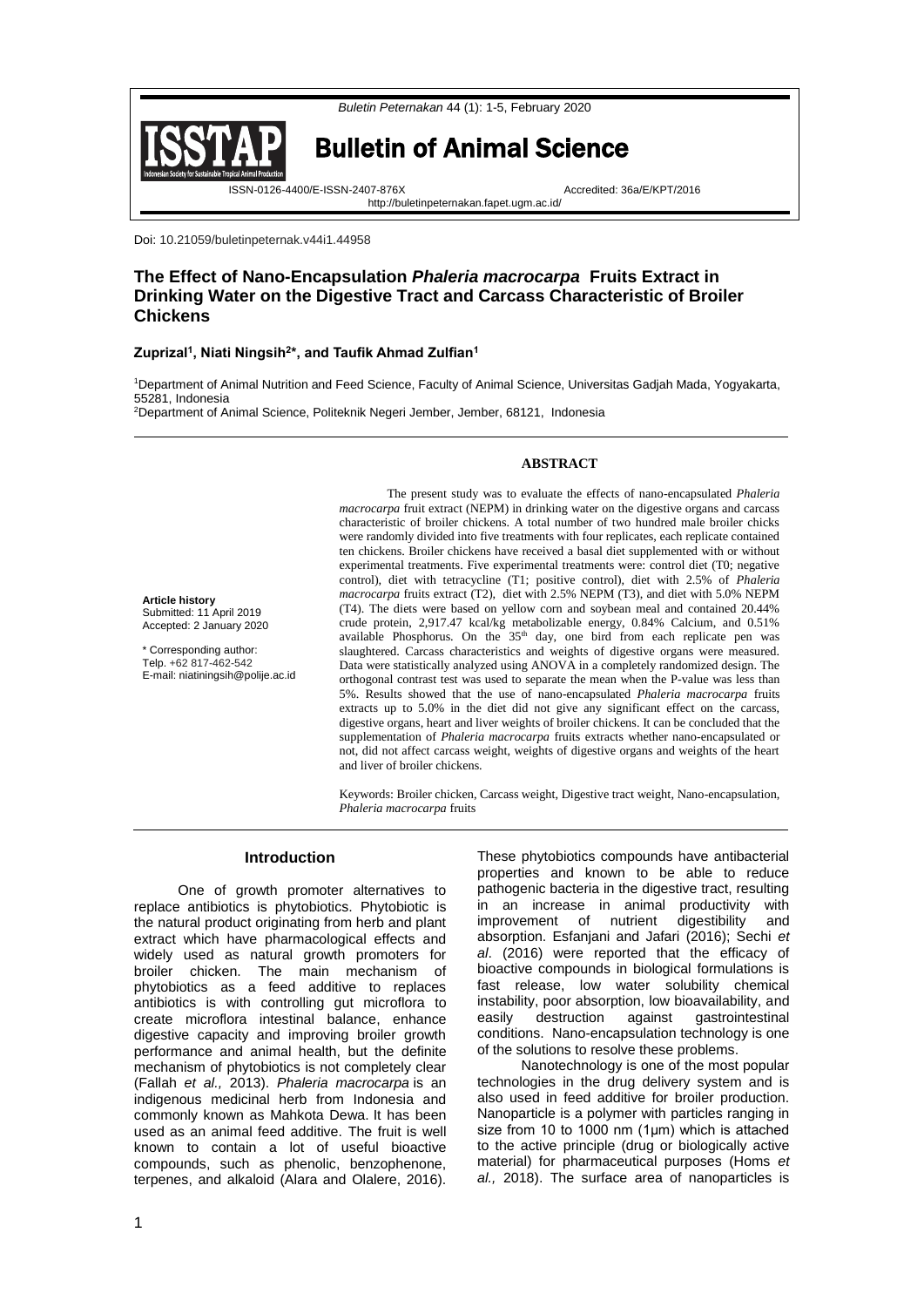much larger than microparticle, which make the chemical reactivity improve about 1000 times (Mella and Mendo, 2010). One ecofriendly method of preparing polymeric nanoparticles is nanoencapsulation process with ionic gelation method. The ionic gelation technique of biopolymers is based on the ionic interactions between the positively and negatively charged groups. This technique involves the crosslinking agent between the positively charged primary amino groups of chitosan, and the group of polyanion, such as sodium tripolyphosphate (STPP) (Sacco *et al.,* 2016). Chitosan is a polysaccharide obtained by removing an acetyl group from chitin, which is produced in the cuticles of arthropods, the endoskeletons of cephalopods, and the cell walls of fungi, and is extensively used as drug delivery systems (Bugnicourt and Ladaviere, 2016). Chitosan is biodegradable and biocompatible with other drug delivery systems (Elgadira *et al.,* 2015). Negative ion  $P_3O_{10}^{5-}$  from STPP will bind with positive ion NH3+ from chitosan, then allowing ionic interactions between the two (Hsieh *et al.,* 2008).

Nano-encapsulation of chitosan and STPP has the advantage that it can give protection of substances from the alteration by reaction surrounding matter and also can control release the substances on targeted sites. The previous studies Choiri *et al.* (2017) reported that supplementation of nano-encapsulation noni (*Morinda citrifolia*) fruits extract 1.5% in drinking water does not influence the productive<br>performance of laving hens. Based on this performance of laying hens. approach, the treatments of nano-encapsulated *Phaleria macrocarpa* fruits extract was enhanced to 5.0%. The objective of the present study was to determine the effect of administration of nanoencapsulated *Phaleria macrocarpa* fruits extract in drinking water on the digestive organs and carcass characteristic and of broiler chickens.

### **Materials and Methods**

### **Animal, diets, and experimental design**

The study was conducted at the Faculty of Animal Science, Universitas Gadjah Mada, Yogyakarta, Indonesia. Two hundred eight-days old male New Lohmann MB 202 broiler chickens were randomly assigned to five treatments with four replicates and 10 birds in each replicate pen. The basal diet (Table 1) was formulated in accordance with nutrient requirements of broilers recommended by National Research Council (NRC, 1994), based on yellow corn and soybean meal, which contained 20.44% crude protein (CP), 2,917.47 kcal/kg metabolizable energy (ME), 0.84% calcium (Ca), and 0.51% available phosphorus (Pav). Chemical compositions of the diets were analyzed according to AOAC (2005). The diets and drinking water were supplied *ad libitum* from days 8 to 35 (Reyes *et al.,* 2018). The experimental treatments were consisted of basal diet (T0; negative control), basal diet with antibiotic tetracycline 50 mg/kg bird weight (T1;

positive control), and basal diet with 2.5% of *Phaleria macrocarpa* fruits extract (T2), 2.5% nanoencapsulation of *Phaleria macrocarpa* (NEPM) (T3), and 5.0% NEPM (T4). Tetracycline, fruit extract and NEPM were added in the drinking water of the respective treatment groups. Bioactive compound of *Phaleria macrocarpa* is consist of phenolic, terpenes, alkaloids, and benzophenone, the concentration is show in Figure 1. The bioactive compound of *Phaleria macrocarpa* is consist of phenolic, terpenes, alkaloids, and benzophenone, the concentration is shown in Figure 1 (Alara and Olalere, 2016).



Figure 1. Bioactive compound of *Phaleria macrocarpa* (Alara and Olalere, 2016).

## **Nanoencapsulation procedure**

Nano-encapsulation of *Phaleria macrocarpa* fruits extract (NEPM) that was used had particle size distribution of 778 nm. Zeta potential of NEPM was positive charges with value of +26.5 mV. The TEM image of NEPM (Figure 2) was displayed a homogeneous distribution and stable formulation with spherical shape and coated with transparent layer from ionic gelation between chitosan and STPP.



Figure 2. Morphology of nano-encapsulation in 500 nm scale.

The nanoencapsulation of *Phaleria macrocarpa* fruits extract was formulated by ionic gelation method using 2% of *Phaleria macrocarpa* fruits extract, 0.625% chitosan, 0.75% sodiumtripolyphosphate (STPP) (w/v), and consist of 0.5, caecal junction). Each part of the small intestine, caeca, and colon was emptied by gentle pressure and weighed.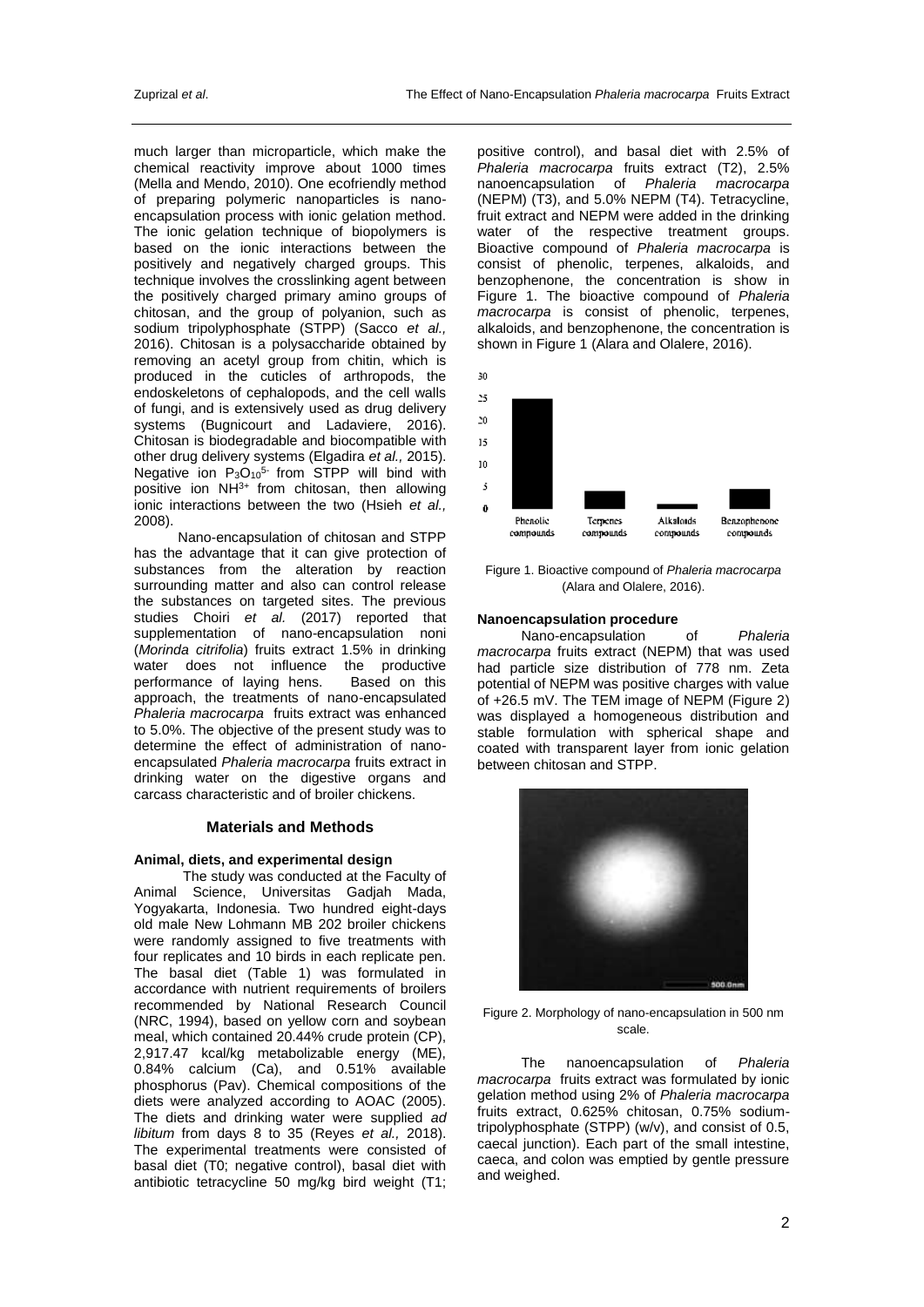|  | Table 1. Ingredients and chemical composition of the basal diet |  |  |
|--|-----------------------------------------------------------------|--|--|
|  |                                                                 |  |  |

| Ingredients                            | Proportion (%) |
|----------------------------------------|----------------|
| Yellow corn                            | 55.70          |
| Soybean meal                           | 31.00          |
| Meat bone meal                         | 1.50           |
| Rice brand                             | 8.00           |
| Palm oil                               | 1.50           |
| Vitamin premix*                        | 0.30           |
| L-lysine HCI (98%)                     | 0.10           |
| DL-methionine (99%)                    | 0.20           |
| CaCO <sub>3</sub>                      | 1.50           |
| NaCl                                   | 0.20           |
| Total                                  | 100.00         |
| Calculated values                      |                |
| Crude protein %                        | 20.66          |
| Metabolizable energy (ME Kcal/Kg diet) | 2,971.30       |
| Calcium %                              | 0.83           |
| Available P%                           | 0.51           |
| Lysine %                               | 1.10           |
| Methionine %                           | 0.48           |
| Threonine%                             | 0.74           |
| Methionine + Cystine %                 | 0.98           |

Noted: \*Vitamin premix (Masamix-Bro) chemical composition per kg was Vit.A:12,500,000IU; Vit D3:2,500,000IU; Vit E:10,000mg; VitK3:2,000mg; Vit.B1:2,000mg; Vit.B2:4,000mg; Vit.B6:1,000mg; Vit.B12:12,000mcg; Vit.C:40,000mg; Niacin:40,000mg; Biotin:200mg.

Table 2. The performances of male broilers at 35 days of age as influenced by *Phaleria macrocarpa* fruits extract nano-encapsulation in drinking water (mean ± SD)

| Variables                               | Treatments      |                      |                    |                      |                      |         |
|-----------------------------------------|-----------------|----------------------|--------------------|----------------------|----------------------|---------|
|                                         | T0              |                      | Т2                 | T3                   | T4                   | P-value |
| Weight gain<br>$(g \text{ kg BW}^{-1})$ | 1.596.56±97.58  | $1.618.64 \pm 84.48$ | $1.656.18 + 42.73$ | $1.635.58 \pm 27.33$ | $1.674.75 \pm 30.30$ | 0.471   |
| Feed conversion<br>ratio                | $1.61 \pm 0.07$ | $1.64 \pm 0.06$      | 1.60±0.02          | $1.61 \pm 0.02$      | $1.61 \pm 0.02$      | 0.813   |
| SD: Standard Deviation                  |                 |                      |                    |                      |                      |         |

T0: negative control without feed additive, T1: Positive control with antibiotic tetracycline, T2: 2.5% of Phaleria macrocarpa fruits extract non-encapsulated, T3: 2.5% NEPM, T4: 5% NEPM.

#### **Statistical analysis**

The data on effects of NEMD on the weights of digestive organs, and carcass characteristics were subjected to analysis of variance (ANOVA) based on a completely randomized design using Statistical Package for Social Science or SPSS (SPSS GmbH, Munich, Germany). Orthogonal contrast test were used to separate means with significance difference. All indications of significance were based on a probability of less than 5.0%.

### **Results and Discussion**

Table 3 shows that the supplementation of different levels of nano-encapsulation of *Phaleria macrocarpa* fruits extract in the drinking water did not significantly affect the weights and size of proventriculus, ventriculus, liver and heart. These results were in agreement with a previous study Bhattacharyya *et al*. (2015) which reported that herbal phytobiotics had no effects on the relative weight of the digestive organs of the commercial broiler. Erhan *et al*. (2012) similarly reported that addition of natural feed additive pennyroyal (*Mentha pulegium* L.) levels (0, 0.25 or 0.50%) had no effects on the weight of liver and heart. In contrast, Kiczorowska *et al*. (2016) reported that a reduced proventriculus weight with diet phytobiotics of *Boswellia serrate,* but not influence the efficiency of digestive tract to digest the dry and organic matter. Rahayu *et al*. (2008) investigated that the weight of the heart, liver, and

other digestive tract was influenced by the genotype, the function of organs, and not influenced by sexes and 1 to 10 weeks of age. Due to these facts, the treatmentS did not modified the function of proventriculus. modified the function of proventriculus, ventriculus, liver, and heart, therefore not give significantly different on the weight of digestive tract.

The weights of the various parts of the intestinal tract (Duodenum, Jejenum, Ileum, Seca, and Colon) were not affected by the supplementation of nano-encapsulated of *Phaleria macrocarpa* fruits extract in drinking water, control negative and control positive with antibiotic tetracycline, presented in Table 4. Similarly, Bozkurt *et al*. (2009a) found no significant different on the relative weights of the small intestines with<br>supplemented a prebiotic, mannan supplemented a prebiotic, mannan oligosaccharide, and an essential oil. The small intestine of poultry is the main organ for digestion and absorption of nutrients. The supplementation of *Phaleria macrocarpa* fruits extract whether nano-encapsulated or not, did not influence the characteristics of intestinal tract (Duodenum, Jejenum, Ileum, Seca, and Colon) of broiler chickens. There has been a limited study on the evaluation of the effects on nano-encapsulation of phytobiotics on the intestinal tract of broiler chicken. The main reason for no significant effect of the intestinal tract is might be related to the characteristic of nano-encapsulation of *Phaleria macrocarpa* fruits extract. The characteristics of *Phaleria macrocarpa* that used in this research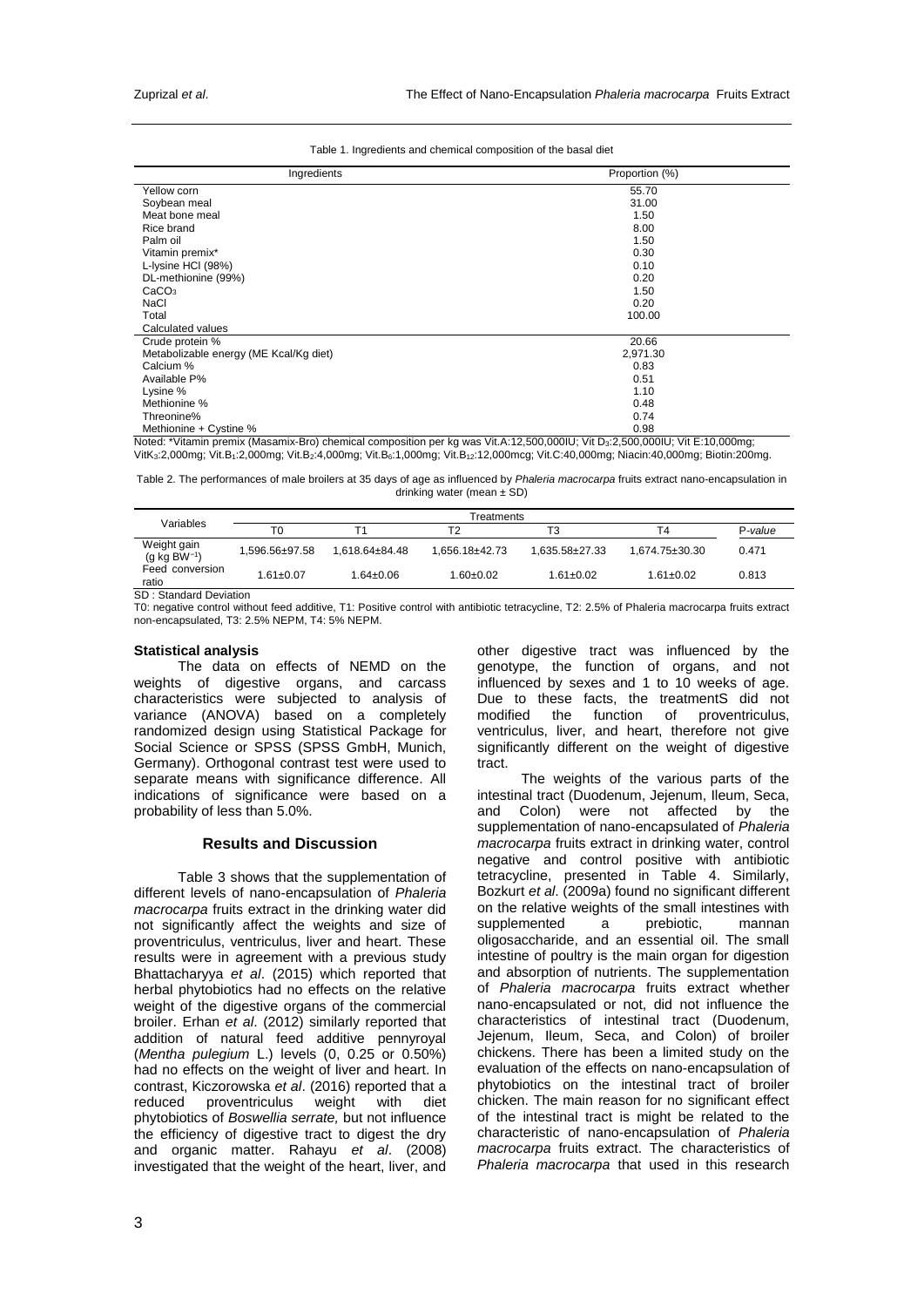Tabel 3. Relative weight (g kg BW<sup>-1</sup>) of organs (proventriculus, ventriculus, limpa, and heart) of male broilers at 35 days of age as influenced by *Phaleria macrocarpa* fruits extracts nano-encapsulation in drinking water (mean ± SD)

| Variables                                                            | Treatments        |                   |                   |                   |                  |                |  |
|----------------------------------------------------------------------|-------------------|-------------------|-------------------|-------------------|------------------|----------------|--|
|                                                                      | T0                | Τ1                | Τ2                | T3                | T4               | P-value        |  |
| <b>Proventriculus</b><br>$(q \text{ kg } BW^{-1})$                   | $8.447 \pm 0.80$  | $9.11 \pm 3.20$   | $8.826 \pm 1.87$  | $9.041 \pm 2.03$  | $9.123 \pm 1.38$ | 0.988          |  |
| Ventriculus<br>$(g \text{ kg BW}^{-1})$                              | $25.217 \pm 6.66$ | $25.267 + 4.04$   | $23.353 \pm 2.89$ | 22.376±5.75       | $27.25 + 4.17$   | 0.668<br>0.122 |  |
| Lymph(g kg $BW^{-1}$ )                                               | 1.894±0.66        | $2.763 + 1.11$    | $1.781 \pm 0.23$  | $1.969 \pm 0.516$ | $2.702+0.27$     | 0.427          |  |
| Heart (g kg BW <sup>-1</sup> )<br>$\sim$ $\sim$ $\sim$ $\sim$ $\sim$ | $41.652 \pm 6.39$ | $47.545 \pm 4.05$ | 48.808±4.45       | $45.921 \pm 9.25$ | 49.132±4.34      |                |  |

SD: Standard Deviation

T0: negative control without feed additive, T1: Positive control with antibiotic tetracycline, T2: 2.5% of *Phaleria macrocarpa* fruits extract non-encapsulated, T3: 2.5% NEPM, T4: 5% NEPM.

Table 4. Relative weight (g kg BW<sup>-1</sup>) of the intestinal tract of male broilers at 35 days of age as influenced by *Phaleria macrocarpa* fruits extract nano-encapsulation in drinking water (mean  $\pm$  sd)

| Variables                  | Treatments        |                  |                   |                   |                   |         |  |
|----------------------------|-------------------|------------------|-------------------|-------------------|-------------------|---------|--|
|                            | T <sub>0</sub>    |                  | T <sub>2</sub>    | T3                | T4                | P-value |  |
| Duodenum<br>(q/bird/35day) | 16.189±0.39       | 14.735±3.320     | $15.594 \pm 1.06$ | $16.203 \pm 1.29$ | $16.238 \pm 3.47$ | 0.858   |  |
| Jejunum<br>(q/bird/35day)  | $34.683 \pm 2.46$ | $31.509 + 4.97$  | $34.210 + 8.98$   | $34.054 \pm 4.11$ | 36.075 + 8.76     | 0.894   |  |
| lleum (g/bird/35day)       | $27.752 + 2.71$   | $22.418 + 2.69$  | $30.024 + 4.54$   | 26.788±1.80       | $29.729 \pm 1.17$ | 0.305   |  |
| Caeca (g/bird/35day)       | $7.591 \pm 2.04$  | $9.516 \pm 2.11$ | $9.548 + 2.79$    | 7.438±1.39        | $7.038 + 1.30$    | 0.264   |  |
| Colon (g/bird/35day)       | $6.431 \pm 3.25$  | $4.213 \pm 1.52$ | $4.194 \pm 2.00$  | $3.465 \pm 0.45$  | $3.177 \pm 0.53$  | 0.168   |  |

SD : Standard Deviation.

T0: negative control without feed additive, T1: Positive control with antibiotic tetracycline, T2: 2.5% of *Phaleria macrocarpa* fruits extract non-encapsulated, T3: 2.5% NEPM, T4: 5% NEPM.

Table 5. Carcass characteristics (g kg BW<sup>-1</sup>) of male broilers at 35 days of age as influenced by *Phaleria macrocarpa* fruits extract nanoencapsulation in drinking water (mean  $\pm$  SD)

| Variables                                    | Treatments                                                                                                                                                                                                                                                                                                                                                                                               |                  |                    |                  |                    |         |  |  |
|----------------------------------------------|----------------------------------------------------------------------------------------------------------------------------------------------------------------------------------------------------------------------------------------------------------------------------------------------------------------------------------------------------------------------------------------------------------|------------------|--------------------|------------------|--------------------|---------|--|--|
|                                              | T0                                                                                                                                                                                                                                                                                                                                                                                                       | т1               | Τ2                 | T3               | Τ4                 | P-value |  |  |
| Slaughter weight<br>$(g \text{ kg BW}^{-1})$ | 1.798.75±109.85                                                                                                                                                                                                                                                                                                                                                                                          | 1.777.50±81.68   | 1.770.50±75.83     | 1.773.75±79.44   | $1.848.00\pm31.00$ | 0.631   |  |  |
| Carcass weight<br>$(g \text{ kg BW}^{-1})$   | 1.196.50±86.49                                                                                                                                                                                                                                                                                                                                                                                           | 1.199.00±26.74   | $1.162.75 + 92.02$ | 1.180.50±127.60  | $1.255.50+21.42$   | 0.587   |  |  |
| Carcass<br>percentage (%)                    | 66.53+2.95                                                                                                                                                                                                                                                                                                                                                                                               | $67.60 + 4.31$   | $65.61 \pm 2.85$   | 66.47±5.32       | $68.01 \pm 0.15$   | 0.881   |  |  |
| <b>MBR</b>                                   | $3.615 \pm 0.48$<br>$\overline{a}$ $\overline{a}$ $\overline{b}$ $\overline{c}$ $\overline{c}$ $\overline{c}$ $\overline{c}$ $\overline{c}$ $\overline{c}$ $\overline{c}$ $\overline{c}$ $\overline{c}$ $\overline{c}$ $\overline{c}$ $\overline{c}$ $\overline{c}$ $\overline{c}$ $\overline{c}$ $\overline{c}$ $\overline{c}$ $\overline{c}$ $\overline{c}$ $\overline{c}$ $\overline{c}$ $\overline{$ | $3.260 \pm 0.53$ | $3.612 \pm 0.97$   | $3.740 \pm 0.86$ | $4.275 \pm 0.14$   | 0.644   |  |  |

SD: Standard Deviation, MBR: Meat bone ratio.

T0: negative control without feed additive, T1: Positive control with antibiotic tetracycline, T2: 2.5% of *Phaleria macrocarpa* fruits extract non-encapsulated, T3: 2.5% NEPM, T4: 5% NEPM.

have particle size distribution 778 nm and zeta potential was positive charges with the value of +26.5 mV. It has an impact on particle distribution on the intestinal mucosa of broiler chicken, the distribution was more slowly and less effective than small particle size, therefore the function of nano-encapsulation not optimal.

The effect of nano-encapsulation of *Phaleria macrocarpa* fruits extract in drinking water on the carcass characteristics of broilers chickens are presented in Table 5. Carcass characteristics (slaughter weight, carcass, weight, carcass percentage, and meat bone ratio) were unaffected by supplementation of nanoencapsulation of *Phaleria macrocarpa* fruits extract in drinking water, and with control negative and control positive with antibiotic tetracycline. The results associated with weight gain, presented in Table 2. No significant effect on the weight gain is correlated with the results of carcass characteristics. In a recent study, Sundari *et al.* (2014) reported that nano-encapsulation of turmeric extract did not improve carcass weight of broiler chicken. Furthermore Bozkurt *et al.* (2009b) reported that the slaughter characteristics of broiler chicken both of male and female were not affected by the feed additive. In the study of

Parera *et al*. (2015) and Katouzian and Jafari (2016), it was reported that higher particle size means the compound will be more slowly distributed and released (50 > 200 > 500nm), nanoparticle with <500 nm shows the best rapidity flow in the intestinal mucosa. It was possible that the nano-encapsulation size may be too large to allow any increase in the rate of absorption, and did not give significant effect on carcass characteristics.

### **Conclusions**

It can be concluded that supplementation of 5.0% *Phaleria macrocarpa* fruits extract whether nano-encapsulated or not, did not affect carcass, digestive organs, heart and liver weights of broiler chickens. Nano-encapsulation may not be useful in increasing absorption of the extract under these circumstances.

# **Acknowledgment**

The authors are grateful to the *Ministry of Research*, *Technology and Higher Education* of the Republic of *Indonesia* for the financial support.